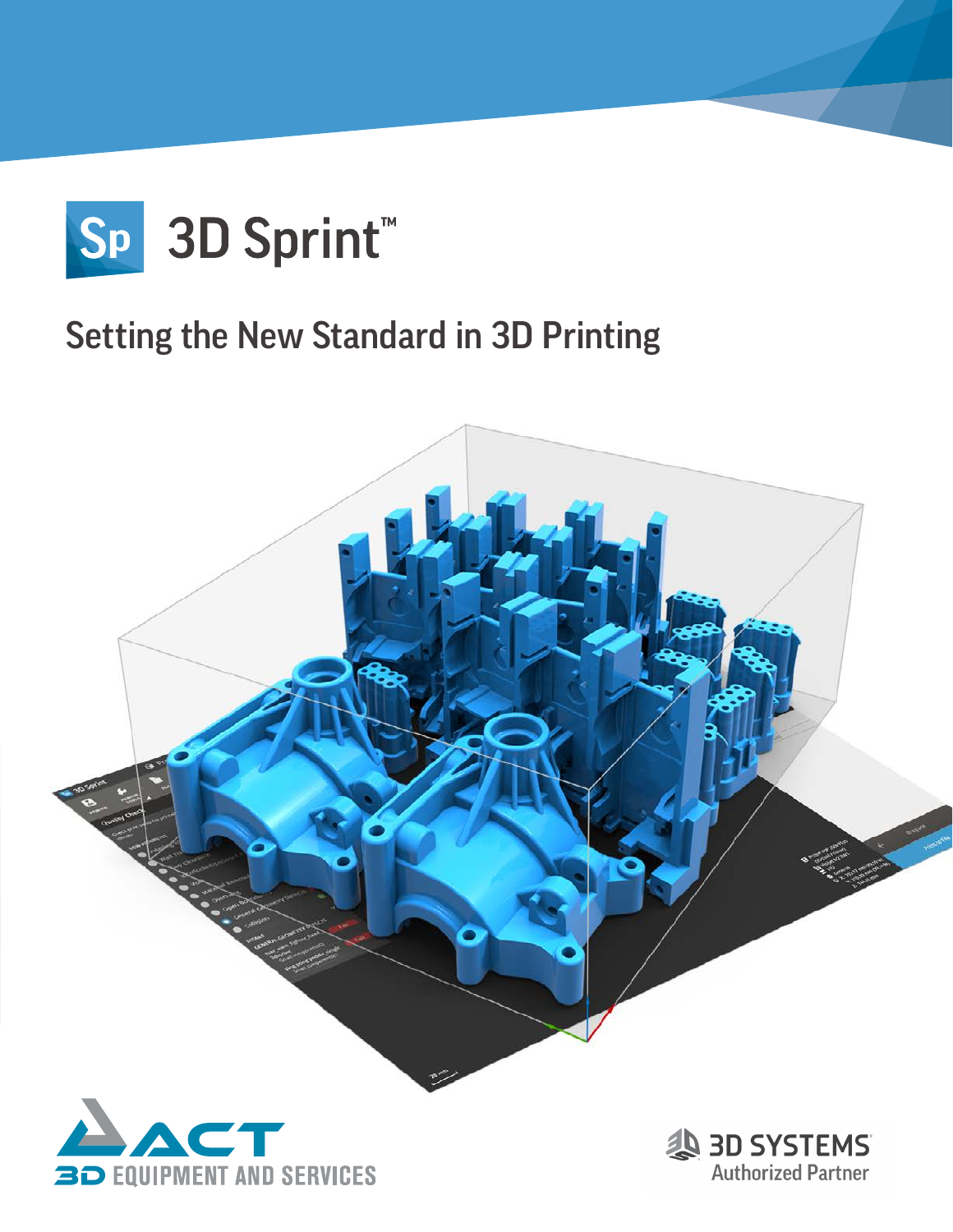

### Experience true productivity with exclusive additive manufacturing software for 3D Systems Plastic Printers

**3D Sprint™** is 3D Systems' exclusive software for preparing and optimizing CAD & polygon data, and managing the additive manufacturing process on its plastic 3D printers. Shipping with each supported 3D Systems printer, 3D Sprint delivers tools that allow you to 3D print better parts without needing high-priced software to achieve it.

#### Successful 3D Printing is Now Available to Everyone

3D Sprint offers an arsenal of additive manufacturing preparation, editing and management tools, and is delivered with every supported 3D Systems printer. Supporting all currently shipping MJP, CJP, SLA, and uSLA printers as well as direct and virtual machine support for wide range of legacy systems, enabling you to 3D print with success and quality using a single software product.

#### Increase Efficiency with Optimized Management of Your 3D Print Data

We have combined the power of our leading 3D printer technologies with the expertise of our advanced software development teams to bring you state-of-the-art print software. With standard 3D data importers available, you can import 3D meshes and repair them, access a wide range of 3D editing tools, conduct immediate printability analysis, and take advantage of the built-in software intelligence to optimize part placement and supports for your 3D printer. 3D Sprint makes it easy to become efficient with 3D printing and 3D Systems printers.

#### Driving New Standards in the Industry

3D Sprint delivers on the promise of integrated end-to-end manufacturing solutions that revolutionize the 3D printing and production process. As the leader in the Additive Manufacturing industry, 3D Systems' print software solutions drive and define a new set of standards for manufacturers in ease-of-use, high quality functionality and innovation in 3D printing.

#### Be More Productive and Reduce Printer Down-Time with Immediate Knowledge and Toolsets

3D Sprint's management and monitoring tools allow you to accurately estimate material usage, print time and optimize material usage. Manage print queues and job priorities, and monitor printers across your local network. Manage material levels both before and during the print operation. Know immediately if a technical issue is causing a problem and manage your 'fleet' to ensure optimal production every step of the way.

#### Single, Easy User Interface Streamlines Time-to-Print

Simplify your printing process by reducing the need for multiple preparation and design tools: The single user interface delivers the tools you need to rapidly go from design to 3D print, offering an unparalleled user experience across a diverse range of print technologies.



3D Sprint enables you to significantly reduce cost of ownership of your 3D Systems 3D printers by greatly reducing the need for costly software seats by third party vendors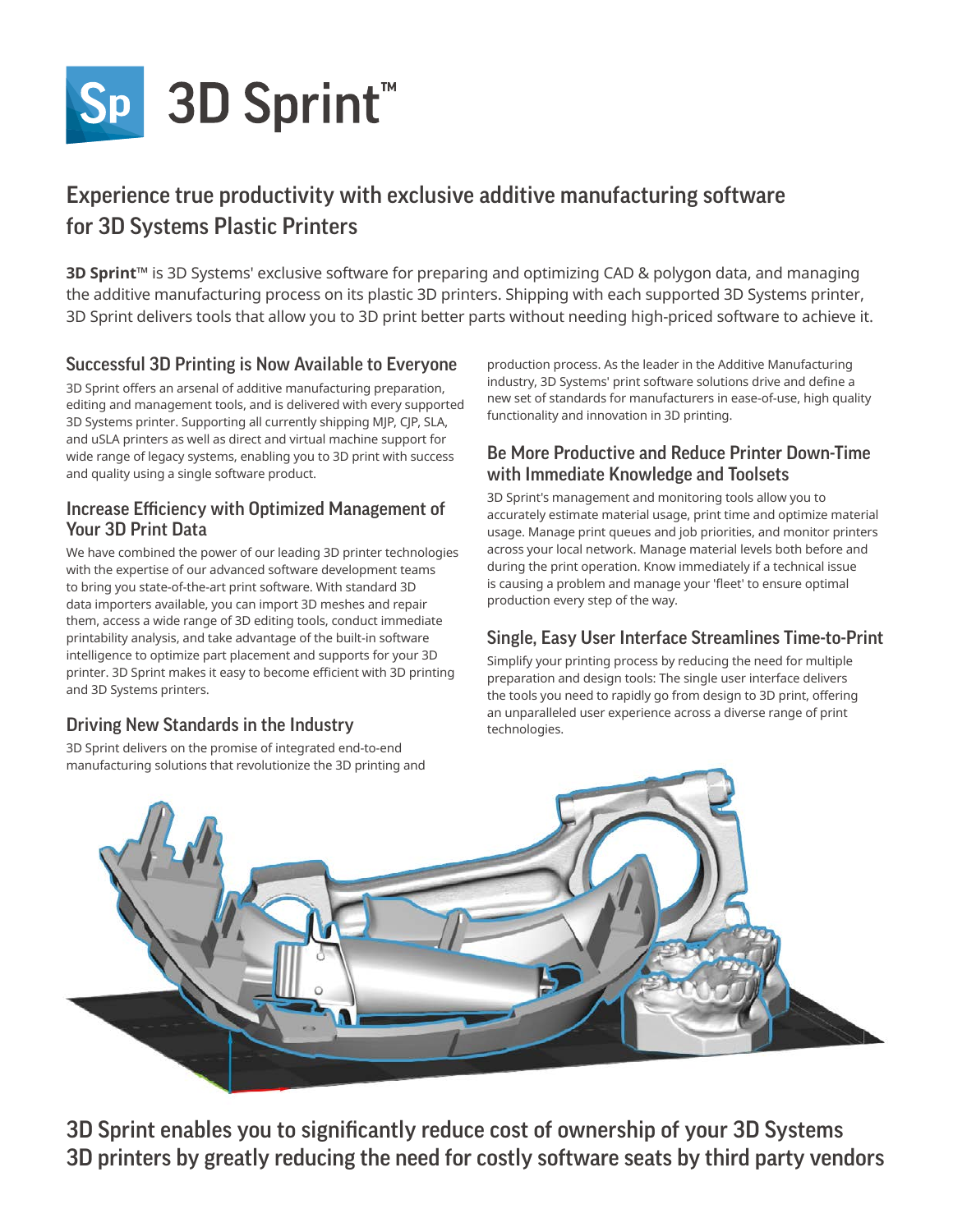# Setting the New Standard in 3D Printing

#### **Connectivity**

Redesigned from the ground up, 3D Sprint universal printer communication architecture offers an easily scalable and flexible system to adapt to rapid material and print technology innovation. 3D Sprint's standard offering provides file I/O to support industrystandard 3D file formats. Support for all native CAD and polygonal formats are supported in our Premium version in a single upgrade with no complicated pricing and module structures.

#### Analyze and Repair

3D Sprint builds on years of software technology and experience offering advanced and automated part geometry analysis, error correction for translation issues in your CAD or STL design files as well as bad polygon geometry in 3D scans. For more difficult geometry repair scenarios, 3D Sprint offers manual polygon editing tools to select, edit and delete polygons, as well as intelligently fill holes and gaps in your polygon data.

#### Simplicity with Design Automation

With easy-to-use modeling wizards you don't have to be a modeling expert to be productive. 3D Sprint turns decades of application experience in 3D printing and model editing into automated tools that make you more effective. Design automation tools help you accomplish modeling objectives for 3D printing applications, greatly reducing the need for additional software to achieve it.

#### Oriented for Success

Proper part placement can be key to 3D printing success: 3D Sprint offers a complete set of capabilities such as requirement-driven orientation, dense 3D nesting and manual orientation for finetuning your build. Intelligent orientation tools allow you to set your orientation constraints and allow the software to automatically find the ideal solution such as fastest print time, best surface finish, or optimizing support structures. Automatic 3D part nesting efficiently orients and packs your build platform, while high-performance algorithms ensure the tightest possible geometric packing without extended compute times.

An automated Quality Check before sending to your printer will identify any risks associated with your build, leveraging a 10-point part and build volume inspection that ensures you build with success.

#### Manage and Monitor

Submit print jobs directly from the print workspace, or load 3D Sprint build files created on another system directly to the printer. Accurate build time and material estimation algorithms empower you with the right information to manage your material usage, and make decisions about build priority. Queue management tools deliver total control over job priorities, as well as accurate status updates on remaining build times. Manage your directly-connected printer or have visibility on all networked or shared printers.

## **Workflow**